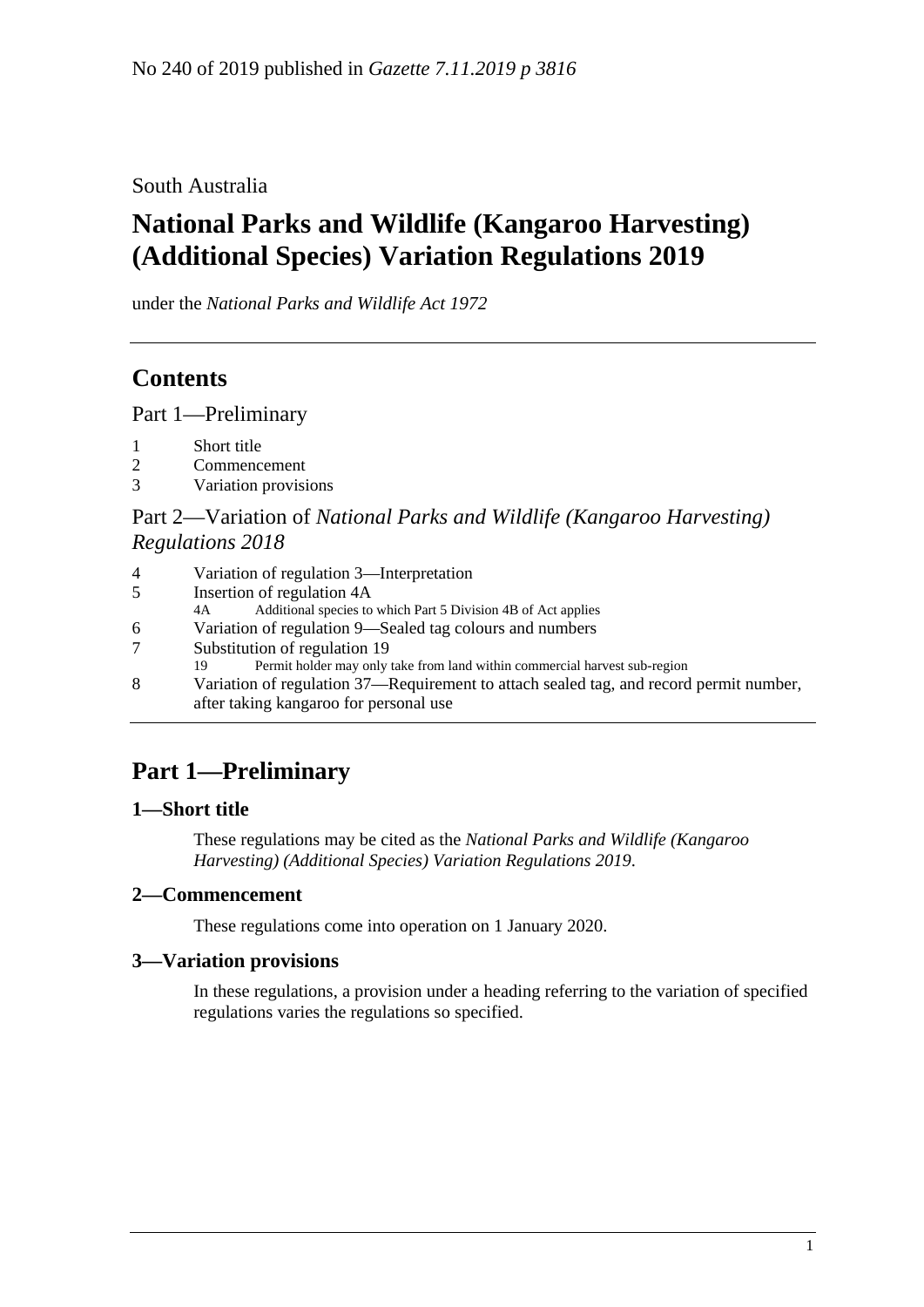## <span id="page-1-0"></span>**Part 2—Variation of** *National Parks and Wildlife (Kangaroo Harvesting) Regulations 2018*

#### <span id="page-1-1"></span>**4—Variation of regulation 3—Interpretation**

(1) Regulation 3(1), definition of *commercial harvest management region*—delete the definition and substitute:

*commercial harvest management region* means an area of the State—

- (a) designated by the kangaroo plan of management as a commercial harvest management region for the taking of kangaroos of a common species; and
- (b) divided into commercial harvest sub-regions for which commercial harvest quotas for the taking of such kangaroos may be set under the plan from time to time;

*commercial harvest sub-region* means an area of the State (forming part of a commercial harvest management region)—

- (a) that is designated by the kangaroo plan of management as a commercial harvest sub-region; and
- (b) for which a commercial harvest quota for the taking of kangaroos of a common species is currently in force under the plan;
- (2) Regulation 3(1), definition of *common*—delete the definition and substitute:

*common*, in relation to species of kangaroo, means the following species of kangaroo:

- (a) eastern grey kangaroo—*Macropus giganteus*;
- (b) euro (wallaroo) (hill kangaroo)—*Macropus robustus*;
- (c) red kangaroo—*Macropus rufus*;
- (d) tammar wallaby—*Macropus eugenii*;
- (e) western grey kangaroo—*Macropus fuliginosus*;
- (3) Regulation 3(1)—after the definition of "*rendered unusable*" insert:

*reserve*, in relation to species of kangaroo, means the following species of kangaroo:

- (a) euro (wallaroo) (hill kangaroo)—*Macropus robustus*;
- (b) red kangaroo—*Macropus rufus*;
- (c) western grey kangaroo—*Macropus fuliginosus melanops*;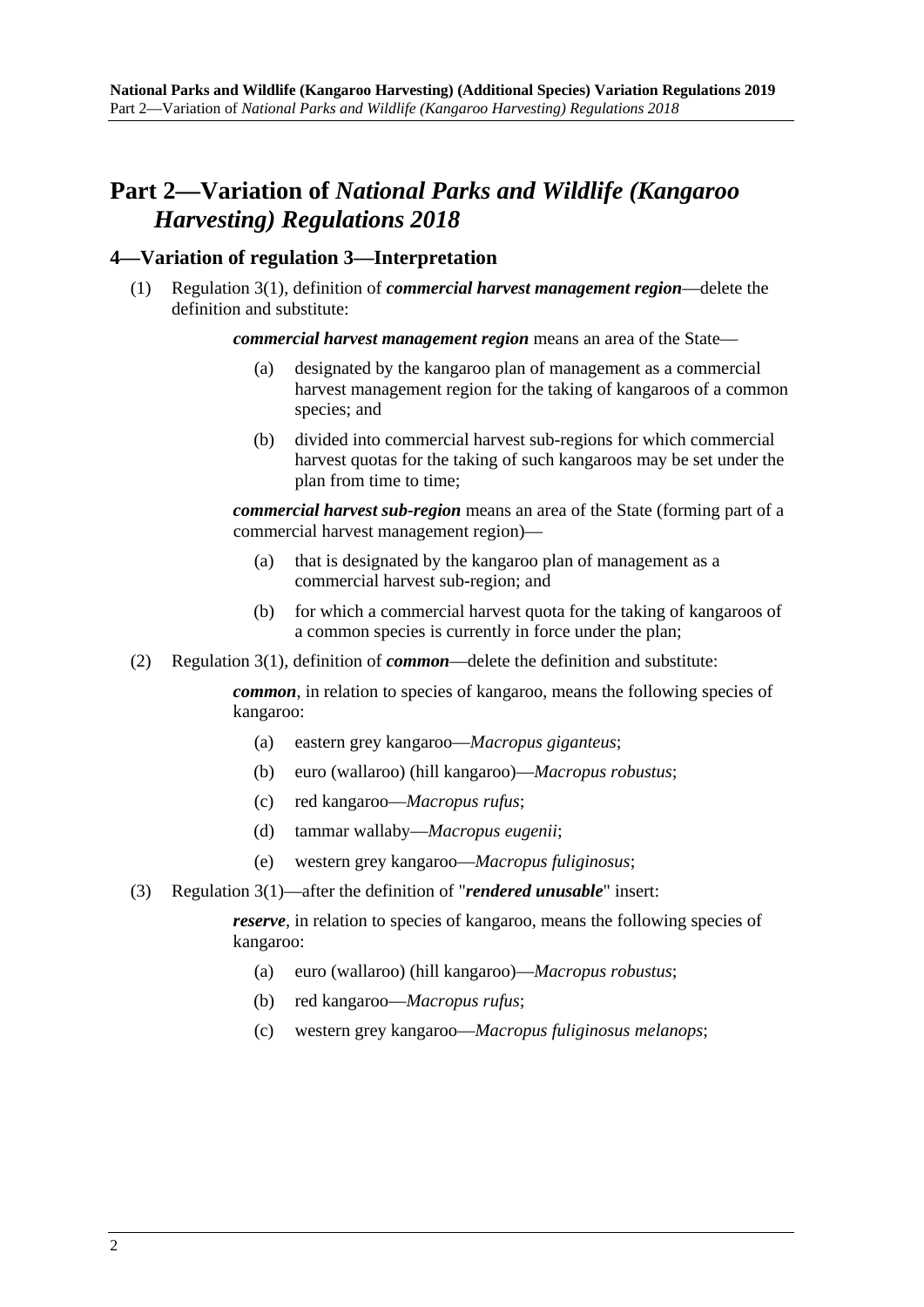#### <span id="page-2-0"></span>**5—Insertion of regulation 4A**

After regulation 4 insert:

### **4A—Additional species to which Part 5 Division 4B of Act applies**

Pursuant to section 60G(3) of the Act, Part 5 Division 4B of the Act is declared to apply to, and in relation to, protected animals of the following species:

- (a) eastern grey kangaroo—*Macropus giganteus*;
- (b) tammar wallaby—*Macropus eugenii*;
- (c) western grey kangaroo—*Macropus fuliginosus fuliginosus*.

#### <span id="page-2-1"></span>**6—Variation of regulation 9—Sealed tag colours and numbers**

Regulation 9(1)—delete subregulation (1) and substitute:

- (1) A commercial use sealed tag—
	- (a) must be marked with a number; and
	- (b) must be of the following colour—
		- (i) if it is to be attached to a red kangaroo—orange;
		- (ii) if it is to be attached to a western grey kangaroo—white;
		- (iii) if it is to be attached to a euro—blue;
		- (iv) if it is to be attached to a kangaroo of a common species other than a species specified above—a colour determined by the Director and notified in the Gazette for that species (not being yellow or a colour specified in, or determined under, this subregulation for kangaroos of another common species).

#### <span id="page-2-2"></span>**7—Substitution of regulation 19**

Regulation 19—delete the regulation and substitute:

#### **19—Permit holder may only take from land within commercial harvest sub-region**

- (1) The permit holder may only take a kangaroo pursuant to the permit from land that is within a commercial harvest sub-region for which a commercial harvest quota for that species of kangaroo is currently in force under the kangaroo plan of management.
- (2) If land referred to in subregulation (1) is a reserve under the Act, the permit holder may only take a kangaroo from the reserve pursuant to the permit if—
	- (a) the kangaroo is a kangaroo of a reserve species; and